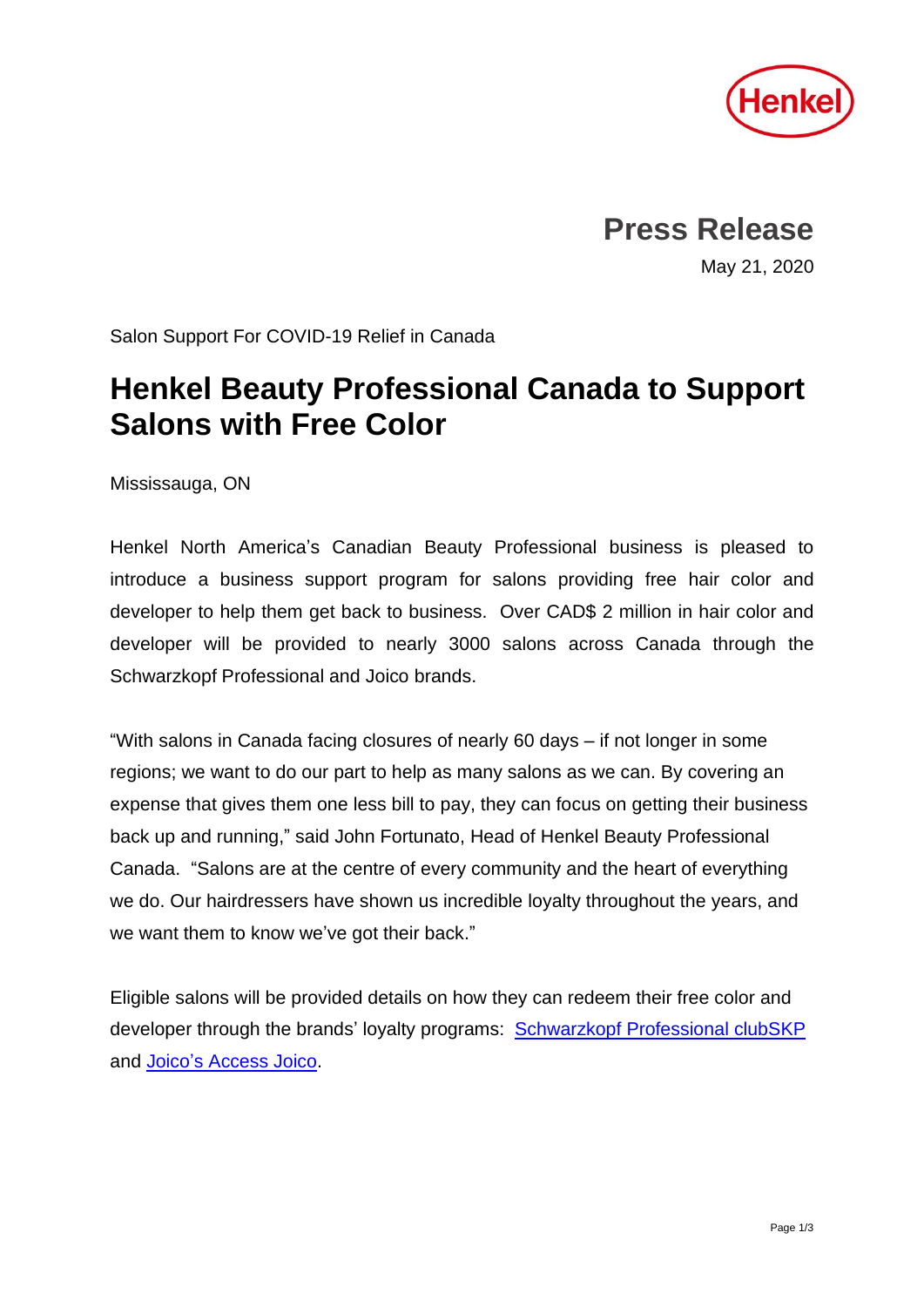In addition to the free product support, Henkel's Canadian Beauty Professional brands have been supporting hairdressers and salons through hundreds of hours of free on-line learning, motivation and inspiration, through @schwarzkopfcan, @joicocanada Instagram handles and [Joico.ca/education-on-demand.](https://www.joico.ca/education-on-demand/)

Henkel is committed to its communities and in March, announced a Global [Solidarity](https://www.henkel-northamerica.com/press/press-releases-and-kits/2020-24-03-henkel-launches-comprehensive-global-solidarity-program-to-support-employees-customers-and-affected-communities-1047890)  [Program,](https://www.henkel-northamerica.com/press/press-releases-and-kits/2020-24-03-henkel-launches-comprehensive-global-solidarity-program-to-support-employees-customers-and-affected-communities-1047890) donating €2 million to the WHO/UN COVID-19 fund and regional organizations. In addition, Henkel will also donate 5 million units of personal and household hygiene products to aid communities in the fight against the global pandemic.

As part of the Henkel Solidarity Program, [Henkel North America](https://www.henkel-northamerica.com/press/press-releases-and-kits/2020-30-04-henkel-north-america-announces-covid-19-support-for-employees-and-communities-1058722) has donated 1.2 million units of essential household hygiene products to organizations that provide medical supplies, basic needs, and disaster relief within the US and Canada. Donations totaling over USD\$ 600,000 have been provided to regional organizations, including over USD\$ 50,000 for the United Way of Canada and USD\$ 200,000 to the Professional Beauty Association (PBA) COVID-19 relief fund to help licensed hair stylists who are experiencing financial hardship

## **About Henkel in North America**

In North America, Henkel operates across its three business units: Adhesive Technologies, Beauty Care, and Laundry & Home Care. Its portfolio of well-known consumer and industrial brands includes Schwarzkopf® hair care, Dial® soaps, Right Guard® antiperspirants, Persil®, Purex®, and all® laundry detergents, Snuggle® fabric softeners as well as Loctite®, Technomelt® and Bonderite® adhesives. With sales of around 6 billion US dollars (5 billion euros) in 2019, North America accounts for 26 percent of the company's global sales. Henkel employs approximately 9,000 people across the U.S., Canada and Puerto Rico. For more information, please visit [www.henkel-northamerica.com,](http://www.henkel-northamerica.com/) and on Twitter [@Henkel\\_NA.](https://twitter.com/Henkel_NA)

## **About Henkel**

Henkel operates globally with a well-balanced and diversified portfolio. The company holds leading positions with its three business units in both industrial and consumer businesses thanks to strong brands, innovations and technologies. Henkel Adhesive Technologies is the global leader in the adhesives market – across all industry segments worldwide. In its Laundry & Home Care and Beauty Care businesses, Henkel holds leading positions in many markets and categories around the world. Founded in 1876, Henkel looks back on more than 140 years of success. In 2019, Henkel reported sales of more than 20 billion euros and adjusted operating profit of more than 3.2 billion euros. Henkel employs more than 52,000 people globally – a passionate and highly diverse team, united by a strong company culture, a common purpose to create sustainable value, and shared values. As a recognized leader in sustainability, Henkel holds top positions in many international indices and rankings. Henkel's preferred shares are listed in the German stock index DAX. For more information, please visit [www.henkel.com.](http://www.henkel.com/)